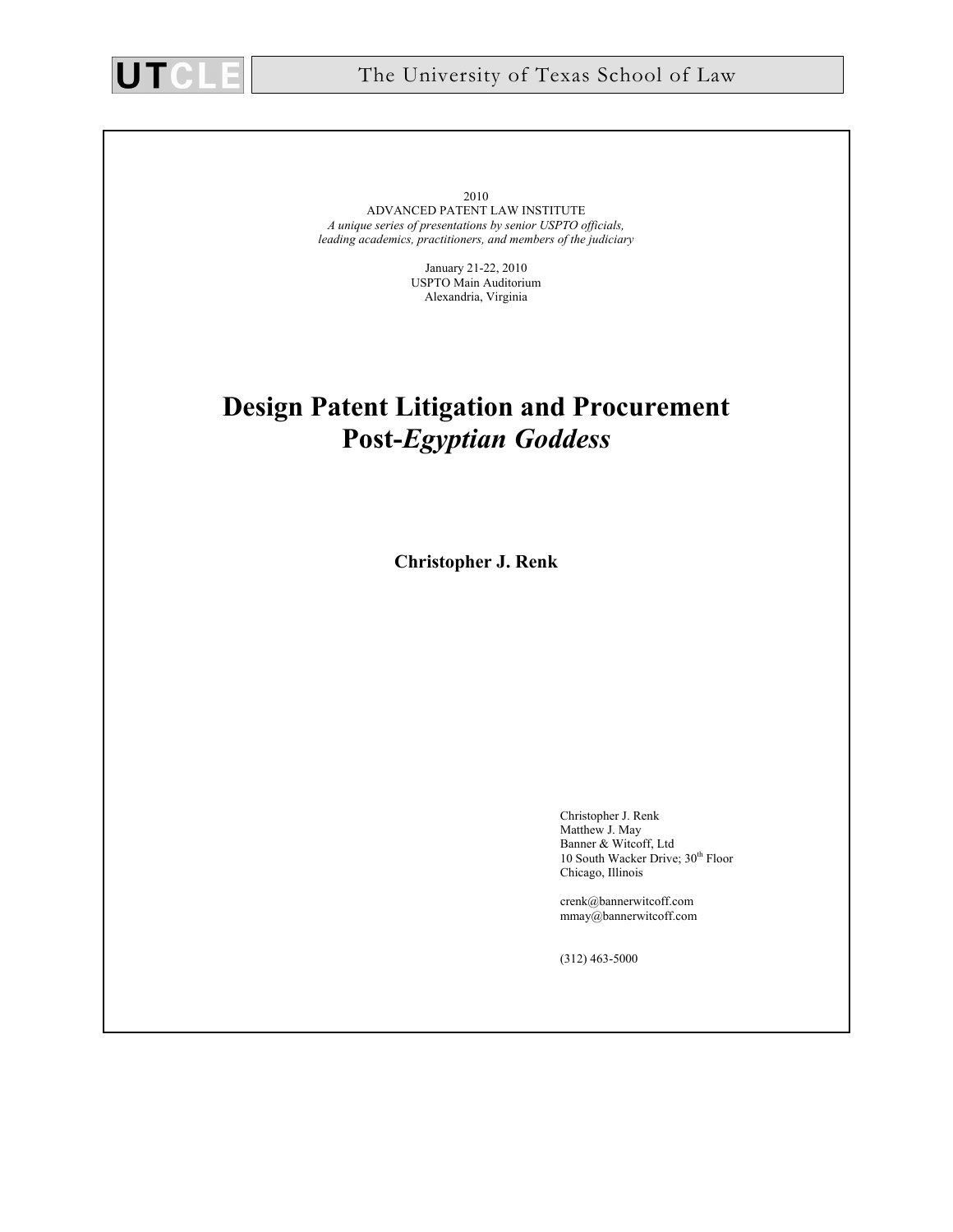

# **Design Patent Litigation and Procurement Post-***Egyptian Goddess*

| $\mathbf{I}$ . |                 |                                                                   |  |  |  |  |
|----------------|-----------------|-------------------------------------------------------------------|--|--|--|--|
| $\prod$ .      |                 |                                                                   |  |  |  |  |
|                | A.              |                                                                   |  |  |  |  |
|                |                 | $\mathbf{i}$ .<br>ii.<br>iii.                                     |  |  |  |  |
|                | B.              | Other Relevant Federal Circuit Cases Following Egyptian Goddess 3 |  |  |  |  |
|                | $\mathcal{C}$ . |                                                                   |  |  |  |  |
| III.           |                 |                                                                   |  |  |  |  |
|                | A.              |                                                                   |  |  |  |  |
|                | <b>B.</b>       |                                                                   |  |  |  |  |
|                | $\mathcal{C}$ . |                                                                   |  |  |  |  |
| IV.            |                 |                                                                   |  |  |  |  |
|                | A.              |                                                                   |  |  |  |  |
|                | <b>B.</b>       |                                                                   |  |  |  |  |
|                | $\mathcal{C}$ . | Claim Different Design Elements Using Multiple Applications 14    |  |  |  |  |
| V.             |                 |                                                                   |  |  |  |  |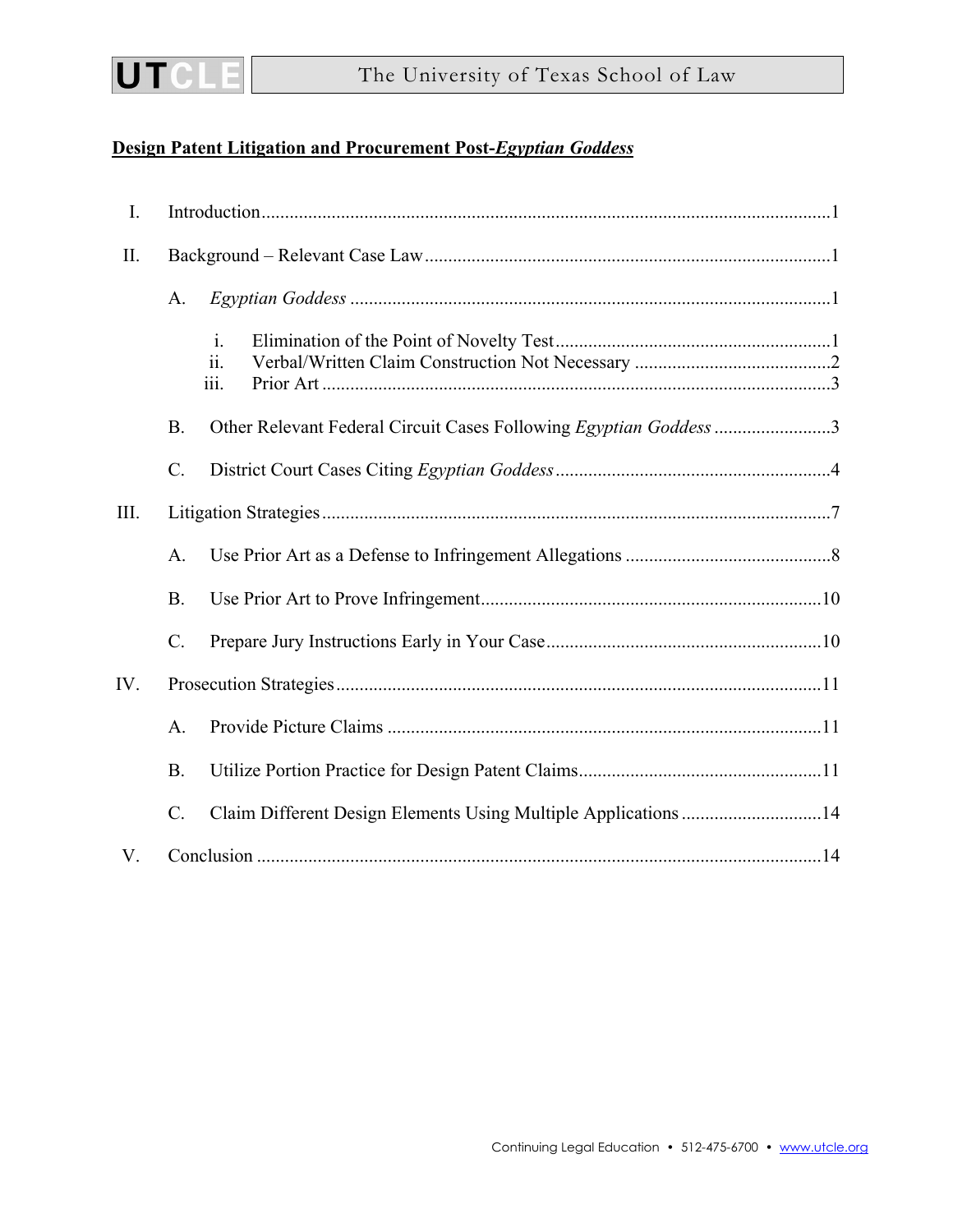

# **I. Introduction1**

The Federal Circuit's decision in *Egyptian Goddess v. Swisa* to eliminate the "point of novelty" element of design patent infringement proof impacts the way in which practitioners procure and litigate design patents. The Federal Circuit's decision also included other elements that will impact the way in which practitioners procure and litigate patents. This paper examines both design patent procurement and litigation issues post-*Egyptian Goddess*. First, this paper discusses relevant case law following *Egyptian Goddess*, including *Egyptian Goddess*, other relevant Federal Circuit cases following *Egyptian Goddess*, and subsequent district court cases citing *Egyptian Goddess*. Next, this paper offers design patent litigation strategies to litigators post-*Egyptian Goddess*. Lastly, this paper offers design patent prosecution and procurement strategies to practitioners following *Egyptian Goddess*.

## **II. Background – Relevant Case Law**

## **A.** *Egyptian Goddess*

On September 22, 2008, the Federal Circuit issued its first *en banc* decision in a design patent case, *Egyptian Goddess, Inc. v. Swisa, Inc*. 2 *Egyptian Goddess* represents one of the most important decisions for design patent prosecution and litigation.<sup>3</sup> The Federal Circuit's decision addresses three important issues that have and will continue to influence the landscape of design patents. First, the Federal Circuit eliminated the "point of novelty" test<sup>4</sup> thereby making the "ordinary observer" test the only test required to prove design patent infringement.<sup>5</sup> Second, the Federal Circuit held that district courts are not required to provide verbal or written claim constructions in a design patent case.<sup>6</sup> Third, the Federal Circuit provided procedural guidance on how prior art may be used in claim construction and in the "ordinary observer" test.<sup>7</sup>

# **i. Elimination of the Point of Novelty Test**

In *Egyptian Goddess*, the Federal Circuit defined the legal standard for district courts when evaluating design patent infringement.<sup>8</sup> The court held "the 'point of novelty' test should no longer be used in the analysis of a claim of design patent infringement."9 While eliminating the point of novelty test, the court also held "that the 'ordinary observer' test should be the sole

<sup>&</sup>lt;sup>1</sup> Christopher J. Renk is a senior principal shareholder at Banner & Witcoff, Ltd., a firm concentrating in the litigation and procurement of intellectual property rights, having offices in Chicago, Washington, D.C., Boston, and Portland. Matthew J. May is an associate attorney at Banner & Witcoff, Ltd. Both are residents in the firm's Chicago office. The opinions expressed in this paper are those of the authors and not those of the firm or its clients. 2  $2$  543 F.3d 665 (Fed. Cir. 2008).

<sup>&</sup>lt;sup>3</sup> Carani, Christopher V., *Design Law and Footwear: Landmark Case Fundamentally Alters Design Patent Enforcement, SHOE RETAILING TODAY, July-Aug. 2009, at 26-27.* 

<sup>&</sup>lt;sup>4</sup> Litton Systems, Inc. v. Whirlpool Corp., 728 F.2d 1423, 1444 (Fed. Cir. 1984) (defining the point of novelty test as "even though the court compares two items through the eyes of the ordinary observer, it must nevertheless, to find infringement, attribute their similarity to the novelty which distinguishes the patented device from the prior art").<br>
<sup>5</sup> Egyptian Goddess, 543 F.3d at 678.<br>
<sup>6</sup> *Id.* at 679.<br>
<sup>8</sup> *Id.* at 678.<br>
<sup>8</sup> *Id.* at 668 ("[T]he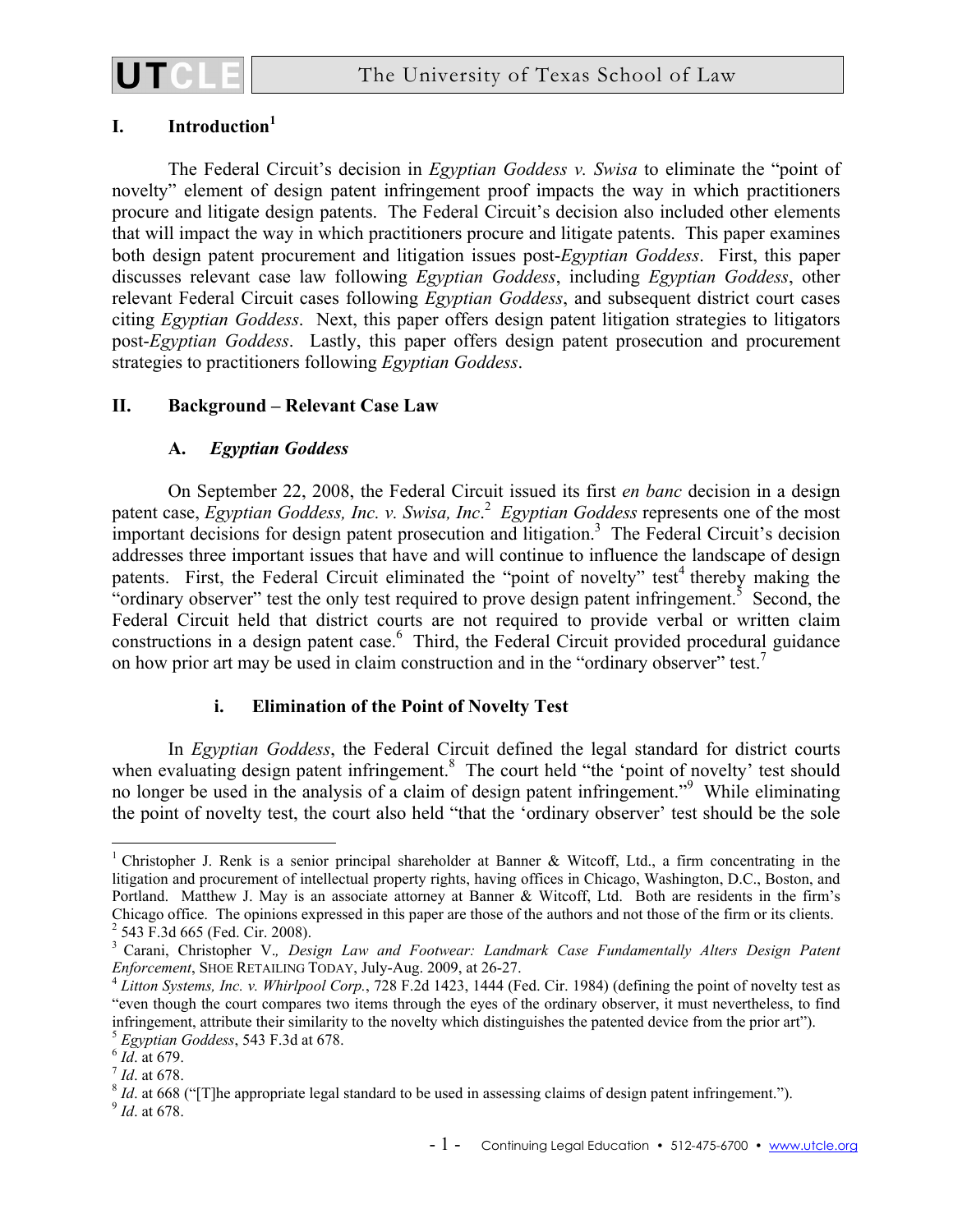

test for determining whether a design patent has been infringed."10 To prove design patent infringement under the "ordinary observer" test, in *Gorham Manufacturing*, Inc. v. White,<sup>11</sup> the Supreme Court held that:

[I]f, in the eye of an ordinary observer, giving such attention as a purchaser usually gives, two designs are substantially the same, if the resemblance is such as to deceive such as observer, inducing him to purchase one supposing it to be the other, the first one patented is infringed by the other.<sup>12</sup>

## **ii. Verbal/Written Claim Construction Not Necessary**

In addition to eliminating the point of novelty test and essentially simplifying the proof of design patent infringement, the Federal Circuit also simplified design patent claim construction. The Federal Circuit in *Egyptian Goddess* noted that although trial courts have a duty to conduct claim construction in design patent cases as in utility patent cases, they need "not attempt to provide a detailed verbal description of the claimed design, as is typically done in the case of utility patents."<sup>13</sup> The court reasoned that "[g]iven the recognized difficulties entailed in trying to describe a design in words, the preferable course ordinarily will be for a district court not to attempt to 'construe' a design patent claim by providing a detailed verbal description of the claimed design."14 The court further stated that a district court's decision on the level of detail used in describing a claimed design "is a matter within the court's discretion."<sup>15</sup> However, the court cautioned trial courts that inherent risks may exist associated with providing a detailed description for design patent claim construction.<sup>16</sup> These risks may include "the risk of placing undue emphasis on particular features of the design and the risk that a finder of fact will focus on each individual described feature in the verbal description rather than on the design as a whole  $"$ <sup>17</sup>

Apart from providing a verbal description of the design, the Federal Circuit stated that a trial court may guide the jury on a number of other issues that bear on the scope of the claim.<sup>18</sup> Those matters may include: describing the role of design patent drafting conventions, such as broken lines; assessing and describing the effect of representations made during prosecution; and "distinguishing between those features of the claimed design that are ornamental and those that are purely functional." 19 However, there is substantial debate regarding whether *Egyptian* 

 $10$  Id.

<sup>&</sup>lt;sup>11</sup> 81 U.S. 511 (1871).<br><sup>12</sup> *Id.* at 528. *See also Egyptian Goddess*, 543 F.3d at 681.

<sup>&</sup>lt;sup>13</sup> Egyptian Goddess, 543 F.3d at 679.<br><sup>14</sup> *Id.* One significant question this leaves open is how does a patent owner establish prejudice when a court, in its "discretion," translates the claim into words?"<br><sup>16</sup> *Id*. at 679-80.<br><sup>17</sup> *Id*. at 680.<br><sup>18</sup> *Id.*<br><sup>19</sup> *Id*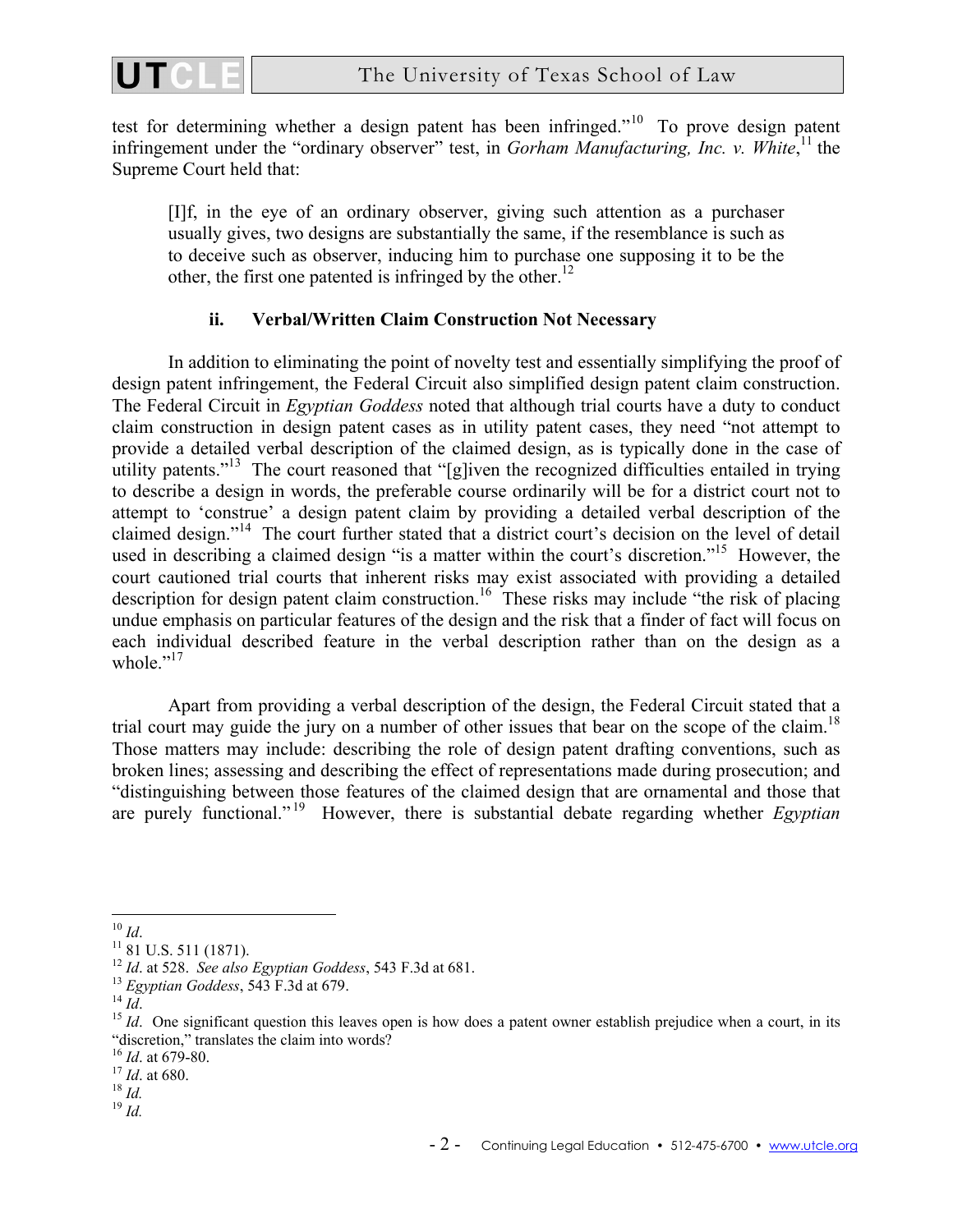

*Goddess'* reference to functionality was obiter dicta or now is within district courts' discretion to discuss during claim construction.<sup>20</sup>

## **iii. Prior Art**

In addition to eliminating the point of novelty test for proving design patent infringement, the Federal Circuit also provided procedural guidance, albeit limited guidance, on how prior art can be used in the claim construction process. The Federal Circuit stated that since *Gorham* the "ordinary observer" test has always been conducted "in light of the prior art"<sup>21</sup> or "with reference" to prior art<sup>"22</sup> or "in the context of the prior art.<sup>"23</sup> In particular, the Federal Circuit said the accused infringer bears the burden of prior art production, because it is motivated to point out close prior art.<sup>24</sup> However, the patentee still bears the burden of proof of infringement.<sup>25</sup> Also, the court said that if the patented design and accused products are so dissimilar, then courts may not need to look at the prior art at all. $^{26}$ 

## **B. Other Relevant Federal Circuit Cases Following** *Egyptian Goddess*

Two recent post-*Egyptian Goddess* Federal Circuit decisions have further defined design patent landscape -- *Titan Tire Corp. v. Case New Holland, Inc.*27 and *International Seaway Trading Corp. v. Walgreens Corp*. 28

In *Titan Tire*, the Federal Circuit addressed the issue of whether eliminating the point of novelty test in *Egyptian Goddess* should affect the design patent invalidity analysis under 35 U.S.C. § 103. However, the Federal Circuit determined that "[w]e need not decide that issue to decide this case."<sup>29</sup> In not deciding this issue, the court withheld a definitive holding on the

 $\overline{a}$ <sup>20</sup> *Id. See also Depaoli v. Daisy Mfg. Co.*, 2009 WL 2145721 at \*3 (D. Mass. July 14, 2009); Perry J. Saidman, *Functionality and the Test for Design Patent Infringement: Rarely the Twain Should Meet*, 77 PAT., TRADEMARK & COPYRIGHT J. 201 (2008); Frederick Linton Medlin, *Recent Decision Reads* Egyptian Goddess *Correctly: Functionality is Critical to Design Patent Analysis*, 78 PAT., TRADEMARK & COPYRIGHT J. 17 (2009); Perry J. Saidman, *The Ornamental/Functional Dichotomy in Design Patent Law is Akin to the Idea/Expression Dichotomy in Copyright Law*, 78 PAT., TRADEMARK & COPYRIGHT J. 199 (2009); Nathan Pollard, *AIPLA Panelists Discuss*  Design Protection, and Egyptian Goddess Impact, 78 PAT., TRADEMARK & COPYRIGHT J. 744 (2009).<br><sup>21</sup> Egyptian Goddess, 543 F.3d at 669, 674, 676, 677, 678, and 683.<br><sup>22</sup> Id. at 677.<br><sup>23</sup> Id. at 675 and 683.<br><sup>24</sup> Id. at 678

against the claim of infringement, the burden of production of that prior art is on the accused infringer.").  $^{25}$  *Id.* ("Thus, as is always the case, the burden of proof as to infringement remains on the patentee.").

 $^{26}$  *Id.* ("In some instances, the claimed design and the accused design will be sufficiently distinct that it will be clear without more that the patentee has not met its burden of proving the two designs would appear 'substantially the same' to the ordinary observer.").

<sup>27 566</sup> F.3d 1372 (Fed. Cir. 2009). Patentee, Titan Tire, appealed a denied motion for a preliminary injunction. *Id.* at 1374.

<sup>&</sup>lt;sup>28</sup> 2009 WL 4842608 (Fed. Cir. Dec. 17, 2009). Patentee, International Seaway Trading, appealed a finding of invalidity for anticipation that was based solely on the "ordinary observer" test without applying the point of novelty test.  $Id$ . at  $*1$ .

<sup>&</sup>lt;sup>29</sup> *Titan Tire*, 566 F.3d at 1384. Based on the procedural posture and date of the trial court's decision of this case, the court held the "trial court correctly looked to our existing precedents, in particular *Durling*, in rendering its judgment," and based on the court's review of the evidence, the trial court did not abuse its discretion. *Id*.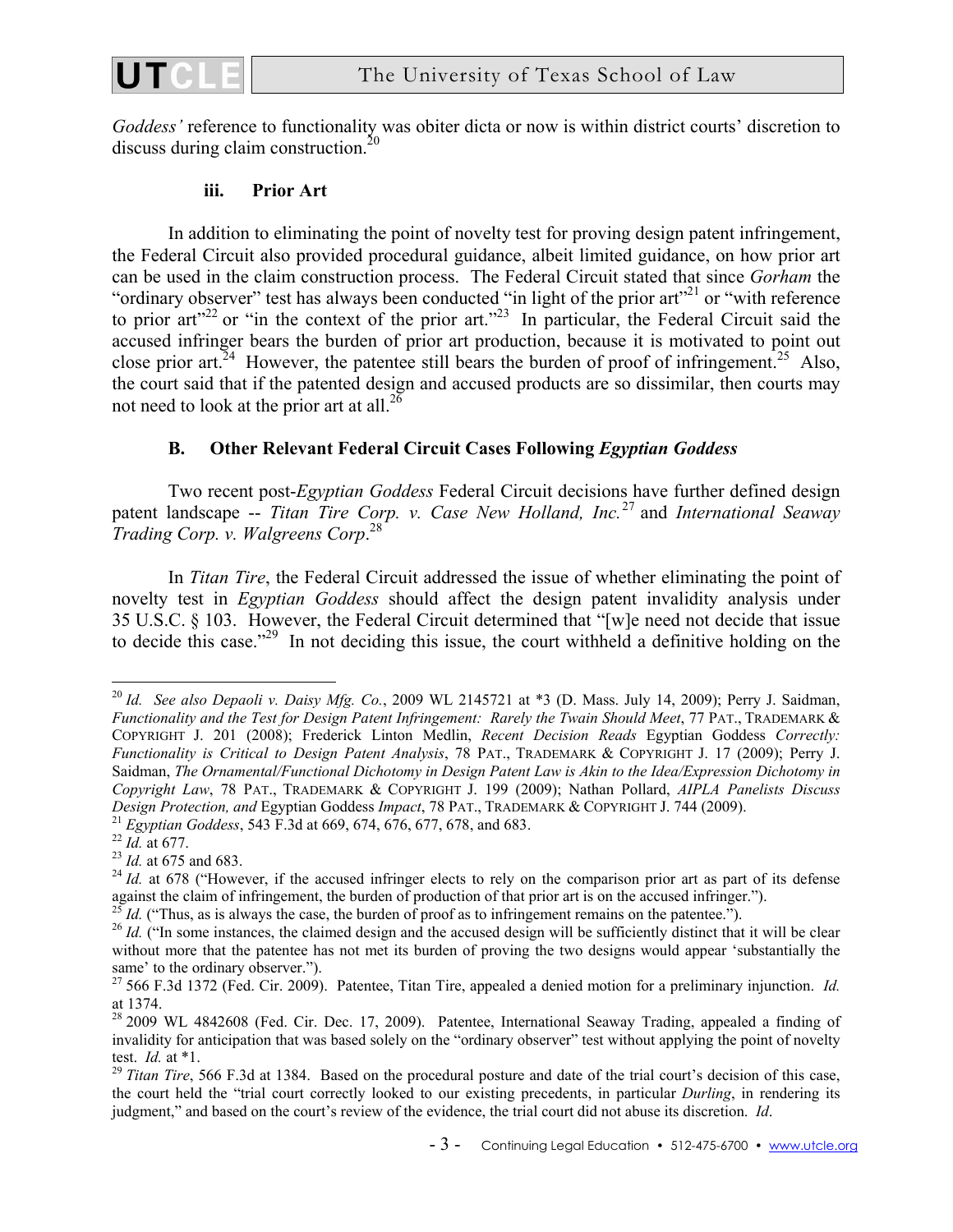

elimination of the point of novelty test in an obviousness analysis. The court concluded by stating that "even though this court has reestablished the ordinary observer test as the controlling doctrine applicable to design patent infringement, it is not clear to what extent, if any, the doctrine applicable to obviousness should be modified to conform to the approach adopted by this court in *Egyptian Goddess*."30

Following *Titan Tire*, in *International Seaway*, the Federal Circuit similarly confronted the issue of whether eliminating the point of novelty test in *Egyptian Goddess* affects the design patent anticipation invalidity analysis under 35 U.S.C. § 102. In deciding this issue, the Federal Circuit considered whether the anticipation analysis required a change similar to the change *Egyptian Goddess* made to the design patent infringement analysis; namely, using the "ordinary observer" test as the sole test and eliminating the point of novelty test. The Federal Circuit concluded that *Egyptian Goddess* requires a change in the anticipation standard. Specifically, the court concluded that "the ordinary observer test must logically be the sole test for anticipation as well.<sup>"31</sup> With this decision, the court attempted to prevent an inconsistency from developing between the infringement and anticipation analyses by continuing "our wellestablished practice of maintaining identical tests for infringement and anticipation."<sup>32</sup>

 It is important to note that *International Seaway* only discusses invalidating a design patent by anticipation. The Federal Circuit did not make it clear whether the anticipation analysis from *International Seaway* now applies to obviousness analyses (as discussed in *Titan Tire*).

## **C. District Court Cases Citing** *Egyptian Goddess*

As of this writing, there have been at least twenty-one separate district court design patent opinions following the *Egyptian Goddess* decision. In twelve of these opinions, district courts provided a claim construction analysis (or *Markman* analysis) of the design patent claims.<sup>33</sup> In four opinions, the district courts simply provided an "ordinary observer" infringement analysis (without including a *Markman*-type claim construction).<sup>34</sup> In five other

 $\overline{a}$ 

<sup>30</sup> *Id*. at 1384. 31 *Int'l Seaway*, 2009 WL 4842608 at \*3-4. 32 *Id*. at \*4. 33 *See Hoffman v. Impact Confections, Inc.*, No. 08cv1597 BTM(NLS) (S.D. Cal. Jan. 6, 2010); *Hoodlums Welding Hoods, LLC v. Redtail Int'l, Inc.*, 2009 WL 3617479 (E.D. Mo. Oct. 28, 2009); *Unique Indus., Inc. v. 965207 Alberta, Ltd.*, 2009 WL 2185555 (D. D.C. July 22, 2009); *Depaoli v. Daisy Mfg. Co.*, 2009 WL 2145721 (D. Mass. July 14, 2009); *Shop\*TV v. Bed Bath & Beyond, Inc.*, 2009 WL 1965494 (D. Colo. July 8, 2009); *Motorola, Inc. v. Vtech Comms., Inc.*, 2009 WL 2026317 (E.D. Tex. July 6, 2009); *Dexas Int'l, LTD v. Tung Yung Int'l (USA) Inc.*, 2009 WL 838174 (E.D. Tex. Feb. 25, 2009); *Dexas Int'l, LTD v. Office Max Inc.*, 2009 WL 252164 (E.D. Tex. Jan. 30, 2009); *Mondo Polymers Techs., Inc. v. Monroeville Indus. Moldings, Inc.*, 2009 WL 230123 (S.D. Ohio Jan. 30, 2009); *Int'l Seaway Trading Corp. v. Walgreens Corp.*, 599 F. Supp. 2d 1307 (S.D. Fla. 2009); *Degelman Indus., LTD v. Pro-Tech Welding and Fabrication, Inc.*, 630 F. Supp. 2d 273 (W.D.N.Y. 2008); *Trover Group, Inc. v.* 

<sup>&</sup>lt;sup>34</sup> See Mondo Polymers Techs., Inc. v. Monroeville Indus. Moldings, Inc., 2009 WL 3698432 (S.D. Ohio Nov. 3, 2009); *Kellogg v. NIKE, Inc.*, 2009 WL 316559 (D. Neb. Sept. 30, 2009); *Chef'n Corp. v. Trudeau Corp.*, 2009 WL 1564229 (W.D. Wash. June 4, 2009); *Rainworks Ltd. v. Mill-Rose Co.*, 622 F. Supp. 2d 650 (N.D. Ohio 2009).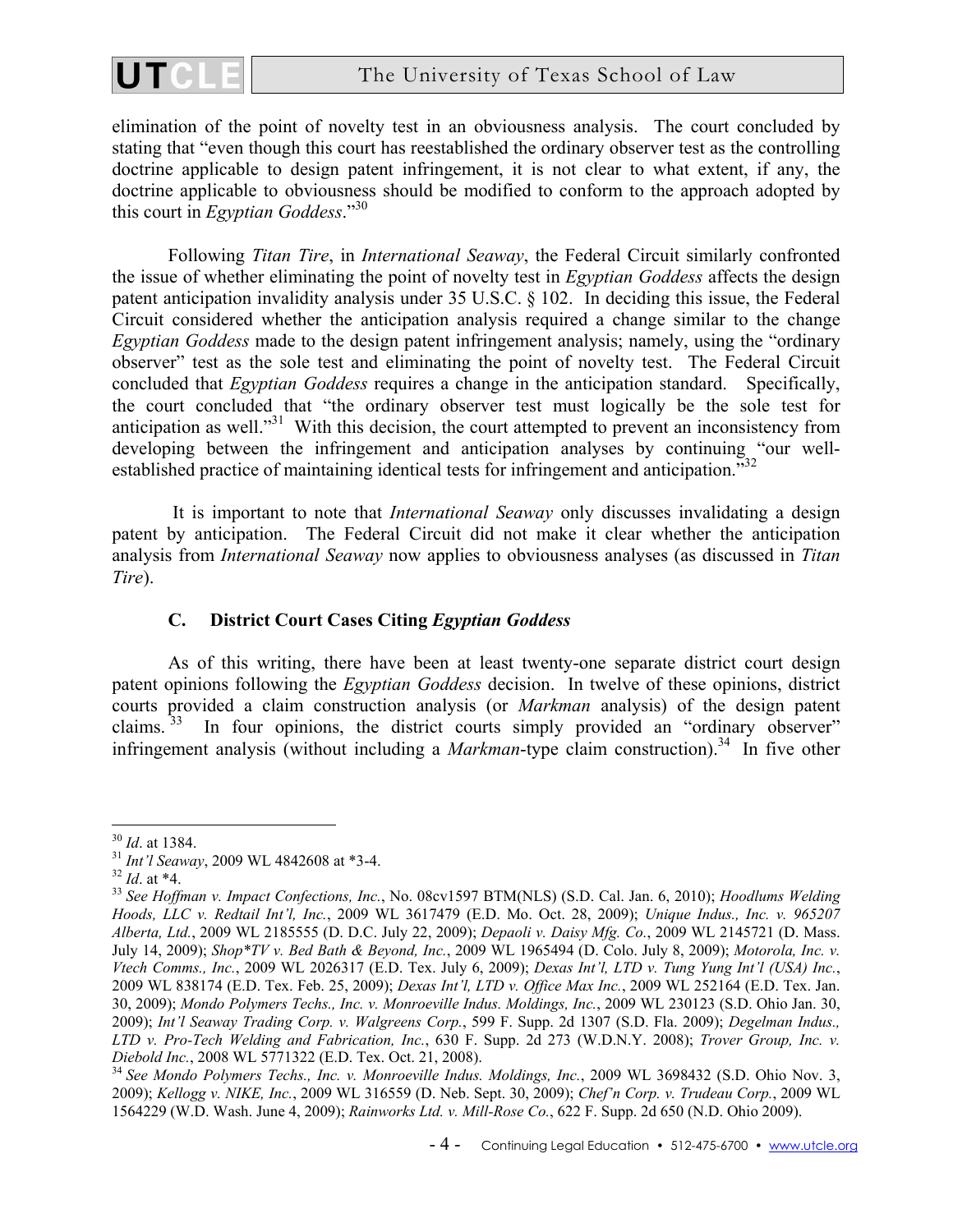

opinions, the district courts provided both a claim construction analysis and an "ordinary observer" infringement analysis.35

Eight of the nine "ordinary observer" decisions were decisions on summary judgment motions. Seven of those eight district courts granted the defendant's motion for summary judgment of non-infringement, and only one of the district courts denied the defendant's motion for summary judgment of non-infringement. When conducting the "ordinary observer" analysis, many of the district courts utilized a two level analysis: "a level-one or 'threshold' analysis to determine if comparison to the prior art is even necessary, and a second-level analysis that accounts for prior art in less obvious cases."36 The "threshold" analysis considers whether the accused and claimed designs appear "substantially similar," while the second level analysis compares the claimed and accused designs with the prior art.<sup>37</sup> However, some of the district courts, even when finding the claimed and accused designs are not substantially similar, still compared the prior art to the claimed and accused designs stating that "references to the prior art may help to inform a full analysis."<sup>38</sup> See the below table for a summary of these cases.

| <b>Court</b>  | Date      | <b>Parties</b>                                         | <b>D</b> Motion<br>for S.J.<br><b>Granted?</b> | Subst.<br>Similar? | <b>Use Prior Art</b>                |
|---------------|-----------|--------------------------------------------------------|------------------------------------------------|--------------------|-------------------------------------|
| S.D.<br>Ohio  | 11/3/2009 | Mondo Polymers Techns., Inc. v. v                      | N <sub>0</sub>                                 | Yes                | $No$ – did not analyze<br>prior art |
| S.D.N.Y.      | 10/1/2009 | Wing Shing Prods. (BVI) Co. v.<br>Sunbeam Prods., Inc. | Yes                                            | N <sub>0</sub>     | Still looks to prior<br>art         |
| W.D.<br>Wash. | 6/4/2009  | Chef'n Corp. v. Trudeau Corp.                          | Yes                                            | N <sub>0</sub>     |                                     |
| D. Ariz       | 4/6/2009  | Richardson v. Stanley Works, Inc.                      | Yes                                            | N <sub>0</sub>     |                                     |
| E.D.N.Y       | 3/31/2009 | HR U.S. LLC v. Mizco Int'l, Inc.                       | Yes                                            | N <sub>0</sub>     | Not needed                          |
| N.D.<br>Ohio  | 3/31/2009 | Rainworks Ltd. v. Mill-Rose Co.                        | Yes                                            | N <sub>0</sub>     |                                     |
| N.D. Tex      | 3/16/2009 | Minka Lighting, Inc. v. Maxim<br>Lighting Int'l, Inc.  | Yes                                            | N <sub>0</sub>     | Still looks to prior<br>art         |
| D. Utah       | 11/4/2008 | Arc'teryx Equip., Inc. v. Westcomb<br>Outerwear, Inc.  | Yes                                            | N <sub>0</sub>     | Still looks to prior<br>art         |

#### **Infringement Analysis – District Court Summary**

<sup>35</sup> *See Wing Shing Prods. v. Sunbeam Prods., Inc.*, 2009 WL 3151195 (S.D.N.Y Oct. 1, 2009); *HR U.S. LLC v. Mizco Int'l, Inc.*, 2009 WL 890550 (E.D.N.Y. March 31, 2009); *Richardson v. Stanley Works, Inc.*, 610 F. Supp. 2d 1046 (D. Ariz. 2009); *Minka Lighting, Inc. v. Maxim Lighting Int'l, Inc.*, 2009 WL 691594 (N.D. Tex. Mar. 16, 2009); Arc'teryz Equip., Inc. v. Westcomb Outerwear, Inc., 2008 WL 4838141 (D. Utah Nov. 4, 2008).<br><sup>36</sup> Wing Shing Prods., 2009 WL 3151195 at \*4.<br><sup>37</sup> Id. See also Egyptian Goddess, Inc. v. Swisa, Inc., 543 F.3d 665, 678 (

In some instances, the claimed design and the accused design will be sufficiently distinct that it will be clear without more that the patentee has not met its burden of proving the two designs would appear "substantially the same" to the ordinary observer . . . In other instances, when the claimed and accused designs are not plainly dissimilar, resolution of the questions whether the ordinary observer would consider the two designs to be substantially the same will benefit from a comparison of the claimed and accused designs with the prior art.

*Id.*; *Mizco Int'l*, 2009 WL 890550 at \*10.<br><sup>38</sup> *Minka Lighting*, 2009 WL 691594 at \*8. *See also Egyptian Goddess*, 543 F.3d at 678 (stating that a full analysis for the "ordinary observer" infringement analysis may include "comparison of the claimed and accused designs with the prior art").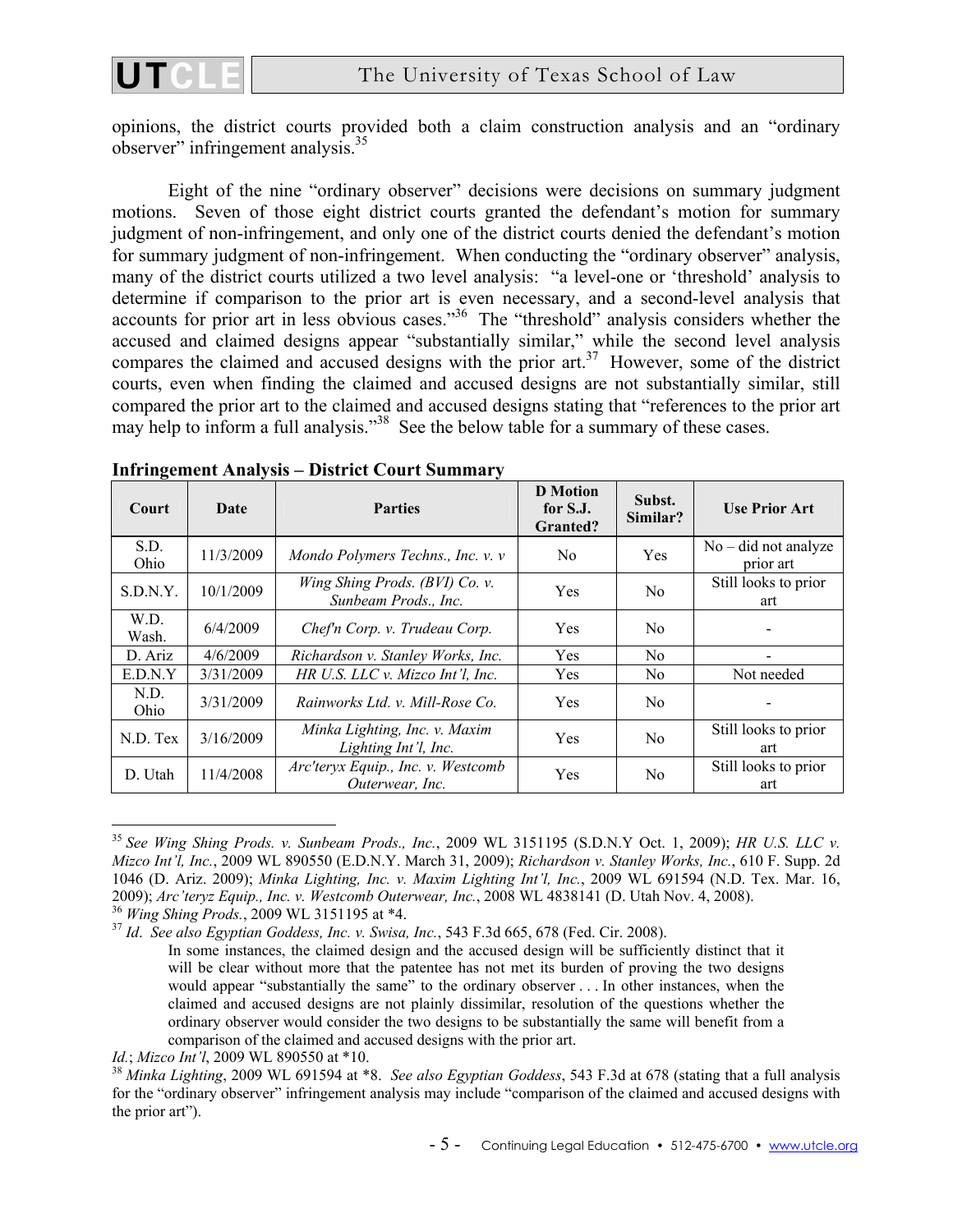

For the claim construction (*Markman* analysis) opinions, twelve of the seventeen district courts followed the Federal Circuit's preferable course of not attempting to construe a design patent claim by providing a detailed verbal description of the claimed design. Each of these district courts generally decided the claim construction to be: "the ornamental design for a \_\_\_\_, as shown in figures  $\frac{1}{2}$  through  $\frac{1}{2}$  of the  $\frac{1}{2}$  patent.<sup>39</sup> Two of the district courts decided to use a previously determined detailed description (determined prior to the *Egyptian Goddess* decision). The three remaining district courts decided it was necessary, and within their discretion, to provide a detailed verbal discussion for the claim construction. See the below table for a summary of these cases.

| Court     | Date       | <b>Parties</b>                                                      | <b>No Detailed CC</b> | <b>Detailed CC</b>           |
|-----------|------------|---------------------------------------------------------------------|-----------------------|------------------------------|
| S.D. Cal. | 1/6/2010   | Hoffman v. Impact Confections, Inc.                                 | Yes                   |                              |
| D. Utah   | 11/4/2008  | Arc'teryx Equip., Inc. v. Westcomb Outerwear,<br>Inc.               | Yes                   |                              |
| E.D. Mo.  | 10/28/2009 | Hoodlums Welding Hoods, LLC v. Redtail Int'l,<br>Inc.               | Yes                   |                              |
| S.D. N.Y. | 10/1/2009  | Wing Shing Prods. v. Sunbeam Prods., Inc.                           | Yes                   |                              |
| D.D.C.    | 7/22/2009  | Unique Indus., Inc. v.                                              | N <sub>0</sub>        | Minimal                      |
| D. Mass   | 7/14/2009  | Depaoli v. Daisy Mfg Co., Inc.                                      | Yes                   |                              |
| D. Colo.  | 7/8/2009   | Shop*TV, Inc. v. Bed Bath & Beyond, Inc.                            | Yes                   |                              |
| E.D. Tex  | 7/6/2009   | Motorola, Inc. v. Vtech Comms., Inc.                                | Yes                   |                              |
| D. Ariz   | 4/6/2009   | Richardson v. Stanley Works, Inc.                                   | N <sub>0</sub>        | Yes                          |
| E.D.N.Y   | 3/31/2009  | HR U.S. LLC v. Mizco Int'l, Inc.                                    | Yes                   |                              |
| N.D. Tex  | 3/16/2009  | Minka Lighting, Inc. v. Maxim Lighting Int'l,<br>Inc.               | No                    | Used previous<br>description |
| E.D. Tex  | 2/25/2009  | Dexas Int'l, LTD v. Tung Yung Int'l (USA) Inc.                      | No                    | Used previous<br>description |
| E.D. Tex  | 1/30/2009  | Dexas Int'l, LTD v. Office Max Inc                                  | Yes                   |                              |
| S.D. Ohio | 1/30/2009  | Mondo Polymers Techs., Inc. v. Monroeville<br>Indus. Moldings, Inc. | Yes                   |                              |
| S.D. Fla  | 1/22/2009  | Int'l Seaway Trading Corp. v. Walgreens Corp.                       | N <sub>o</sub>        | Yes                          |
| W.D.N.Y.  | 12/23/2008 | Degelman Indus., LTD. v. Pro-Tech Welding<br>and Fabrication, Inc.  | Yes                   |                              |
| E.D. Tex  | 10/21/2008 | Trover Group, Inc. v. Diebold Inc.                                  | Yes                   |                              |

**Claim Construction Analysis – District Court Summary** 

Additionally, for claim construction analysis opinions, the district courts have had differing views on what precisely the Federal Circuit meant regarding functional design elements and/or prosecution history and whether they are "fair game" in the claim construction process. Two district courts have specifically addressed this issue.

In *Richardson v. Stanley Works, Inc.*,<sup>40</sup> the District Court for the District of Arizona quoted the *OddzOn* Federal Circuit decision stating: "[w]here a design contains both functional and non-functional elements, the scope of the claim must be construed in order to identify the

 $\overline{a}$ 

UT

<sup>&</sup>lt;sup>39</sup> *See Wing Shing Prods.*, 2009 WL 3151195 at \*2; *Hoodlums Welding Hoods*, 2009 WL 3617479 at \*13. 40 610 F. Supp. 2d 1046 (D. Ariz. 2009).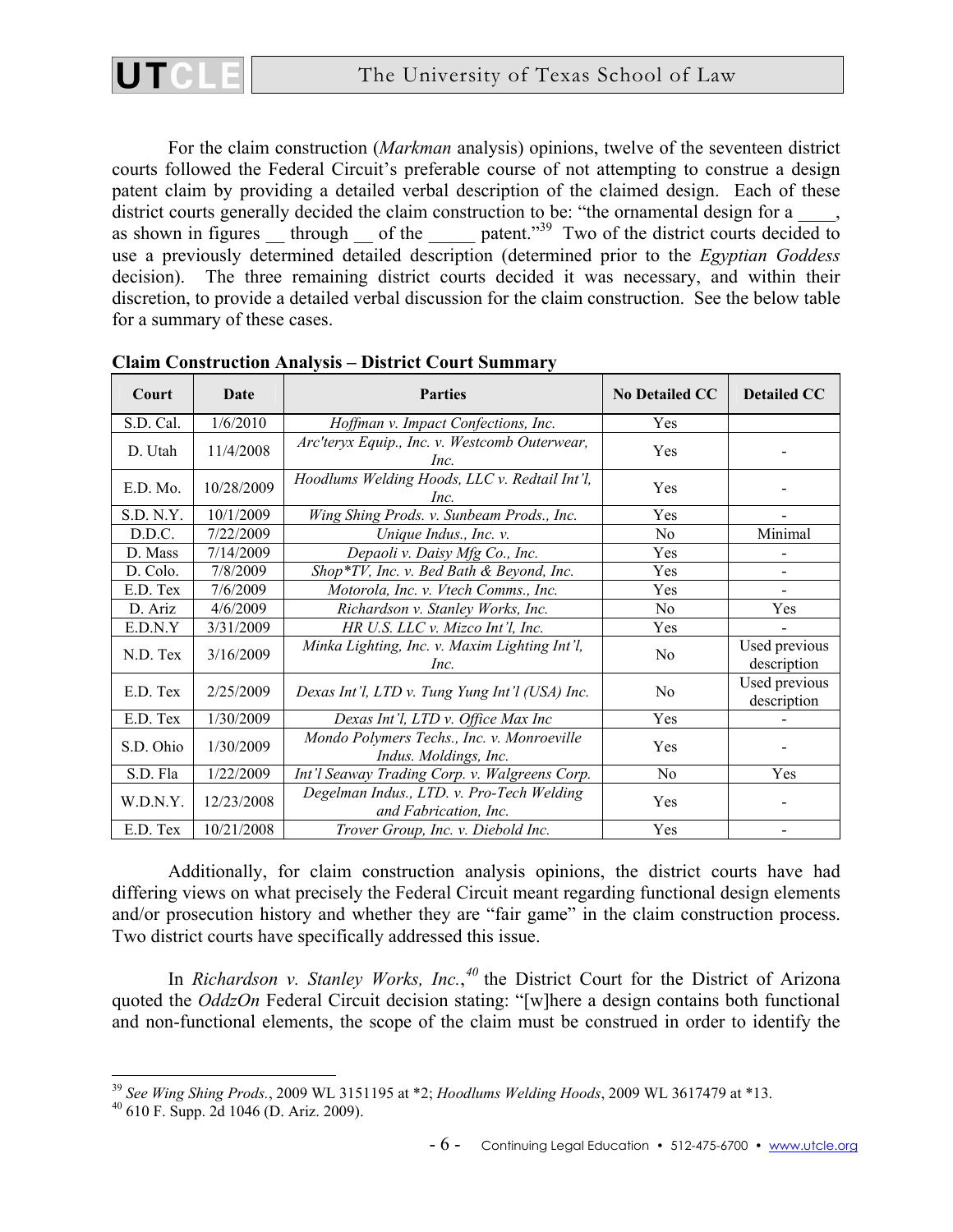

non-functional aspects of the design as shown in the patent.<sup>"41</sup> This statement from *OddzOn*, which was quoted in *Egyptian Goddess*, was the main focus of the district court's claim construction analysis. In fact, the *Richardson* court did not even mention *Egyptian Goddess'* preferred claim construction approach, or the risks associated with including a detailed verbal description. The *Richardson* court removed the non-functional aspects from the claim construction and stated that the design patent protects the ornamental aspects of the design.<sup>42</sup>

In contrast to *Richardson*, in *Depaoli v. Daisy Manufacturing Co.*<sup>43</sup> the District Court for the District of Massachusetts held that claim construction was not the appropriate stage for the court to resolve the limiting effect of prosecution history and functionality on the scope of a design patent's claim. 44 The defendant in *Depaoli*, Daisy Manufacturing, contended "that prosecution history and functionality issues should be incorporated into the claim construction adopted by the court at this stage, arguing that such an approach would best assist the fact finder in determining infringement." $45$  However, the court did not agree, stating:

To provide the jury with a verbalized construction of the '840 design patent's [claim] which directs their attention to the two illustrations in the patent and then describes *only* those elements that are implicated by prosecution history and functionality would place undue emphasis on those few elements. This is precisely the danger against the *Egyptian Goddess* court cautioned.46

The district court concluded by stating: "to the extent the scope of the claim must be limited by prosecution history or functionality, I will address those issues definitively if and when they are raised at some later stage in these proceedings, such as resolution of motions for summary judgment or as part of the jury instructions at trial." $47$ 

## **III. Litigation Strategies**

Because *Egyptian Goddess* has eliminated the point of novelty test and has arguably simplified claim construction, litigators will have to use different strategies when litigating design patent infringement cases. The below section discusses three potential strategies

1

- <sup>44</sup> *Id.* at \*5. 45 *Id.* at \*3. 46 *Id.* at \*5. 47 *Id.*
- 

<sup>&</sup>lt;sup>41</sup> *Id.* at 1049 (quoting *OddzOn Prods., Inc. v. Just Toys, Inc.*, 122 F.3d 1396, 1405 (Fed. Cir. 1997)).<br><sup>42</sup> *Richardson*, 610 F. Supp. 2d at 1049-50. The court stated that the design: "incorporates four primarily ut elements: the handle, the hammer-head, the jaw, and the cross bow. The overall configuration of these four elements is dictated by the functional purpose of the tool and therefore is not protected by his design patent." *Id.* at 1050. In addition, the court stated: "the '167 patent does not protect the configuration of the handle, hammer-head, jaw, and crow-bar utilized in the Stepclaw." *Id.* The court concluded stating:

That basic, wrench-like design is functional and therefore not protected by the '167 patent. The '167 patent does protect the ornamental aspects of Richardson's design, which include among other things, the standard shape of the hammer-head, the diamond-shaped flare of the crow-bar and the top of the jaw, the rounded neck, the orientation of the crowbar relative to the head of the tool, and the plain, undecorated handle.

*Id.* 43 2009 WL 2145721 (D. Mass. July 14, 2009). 44 *Id.* at \*5.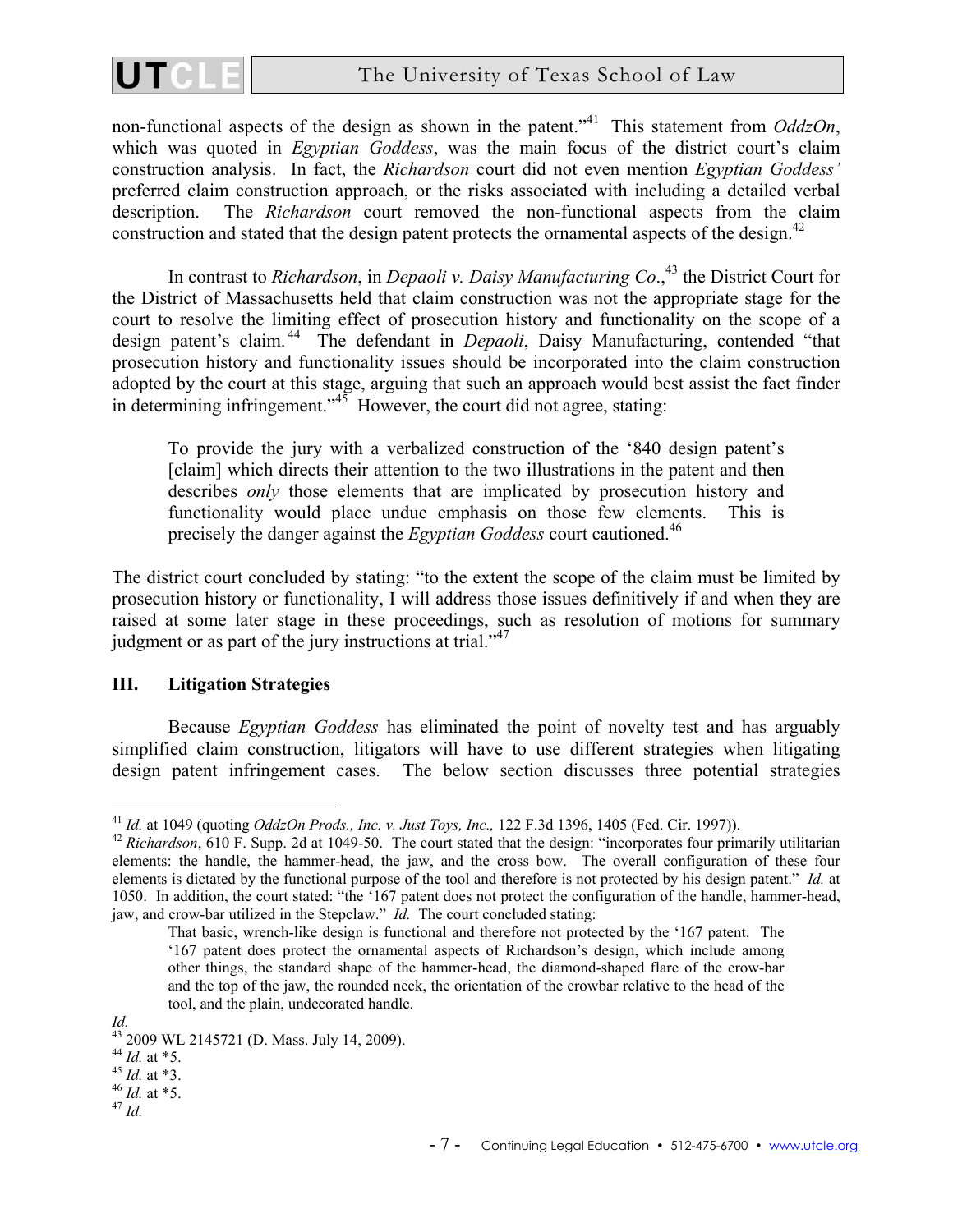

attorneys and commentators suggest for design patent infringement cases following the *Egyptian Goddess*: 1) use prior art as a defense to infringement allegations, 2) use prior art to prove infringement, and 3) prepare jury instructions early in the litigation.

## **A. Use Prior Art as a Defense to Infringement Allegations**<sup>48</sup>

Notwithstanding the Federal Circuit's rejection of the point of novelty test, prior art may still be relevant in the design patent infringement analysis.<sup>49</sup> On the surface, the Federal Circuit appears to have strengthened the coverage of design patents by reducing the test for infringement down to a single test: Is the accused design substantially similar to the patented design in the eye of the "ordinary observer"? At least one commentator suggests the Federal Circuit, however, may have also complicated that single test by requiring two levels of analysis.<sup>50</sup> The first level analysis and "threshold" question analyzes whether the accused and claimed designs appear substantially similar, while the second level analysis compares the claimed and accused designs with the prior art. $51$ 

Before the Federal Circuit decided *Egyptian Goddess*, accused infringers often focused their defense on requiring the patent holder to specify its claimed points of novelty.<sup>52</sup> Then, to support their non-infringement contentions, the accused party would either identify prior art that revealed those points of novelty, or show how the accused product did not have them.<sup>53</sup> Many cases were resolved on summary judgment.

For example, a patent holder specifies points of novelty A, B, and C with the accused infringer utilizing prior art that shows elements A, B, and C. In this case, the accused infringer could obtain summary judgment by proving that the patent holder does not satisfy the point of novelty test as a matter of law because the claimed design had no point of novelty.<sup>54</sup>

In *Egyptian Goddess*, the Federal Circuit made it clear that the preferable way to deal with overly broad infringement claims is by "relying on the ordinary observer test, conducted in light of the prior art."<sup>55</sup> The court placed the burden of producing prior art on the accused infringer. Therefore, an accused infringer should still search for prior art and produce it during

<sup>48</sup> Gollwitzer, Arthur III., *Has the Federal Circuit Strengthened Design Patent Protection?*, 15 NO. 2 INTELL. PROP. STRATEGIST (2008).<br><sup>49</sup> *Id.* 50 *Egyptian Goddess, Inc. v. Swisa, Inc.*, 543 F.3d 665, 678 (Fed. Cir. 2008).

In some instances, the claimed design and the accused design will be sufficiently distinct that it will be clear without more that the patentee has not met its burden of proving the two designs would appear "substantially the same" to the ordinary observer . . . In other instances, when the claimed and accused designs are not plainly dissimilar, resolution of the questions whether the ordinary observer would consider the two designs to be substantially the same will benefit from a comparison of the claimed and accused designs with the prior art.

*Id.* 

<sup>51</sup> *Id*. *See also HR U.S. LLC v. Mizco Int'l, Inc.*, 2009 WL 890550 at \*10 (E.D.N.Y. Mar. 31, 2009); *Wing Shing Prods. v. Sunbeam Prods., Inc.*, 2009 WL 3151195 at \*4 (S.D.N.Y Oct. 1, 2009).<br><sup>52</sup> Gollwitzer, *supra* note 48.<br><sup>53</sup> *Id.* 54 *Id.* 55 *Egyptian Goddess*, 543 F.3d at 678.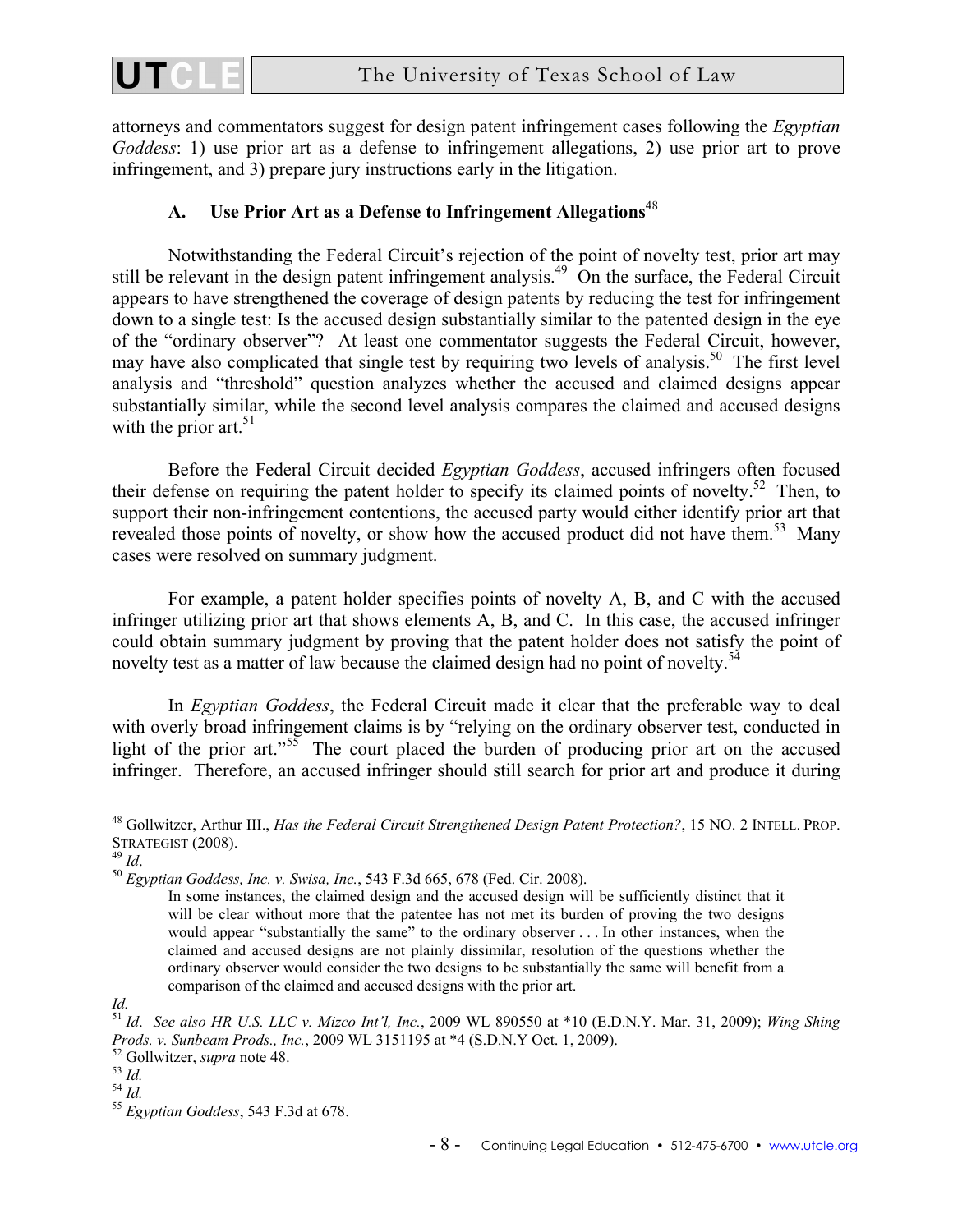

discovery. Thereafter, the patent owner bears the burden of proving infringement under the "ordinary observer" test, and must do so in light of the prior art.

Though the court said "in light of the prior art,"<sup>56</sup> "with reference to prior art,"<sup>57</sup> and "in the context of prior art,"58 it expressly left it up to the district courts to develop what this standard means. The Federal Circuit did not clearly articulate how prior art should be used. Some district courts have utilized different standards of using the prior art with the "ordinary observer" test.

For example, the District Court for the District of Utah in *Arc'teryx Equipment v. Westcoumb Outerwear*, used what appears to be a sliding scale to utilize the prior art, finding infringement if the accused design is closer to the patented design than it is to the prior art.<sup>59</sup> In *Minka Lighting v. Maxim Lighting International*, the District Court for the Northern District of Texas used the prior art by comparing the accused product to the patented design to "an ordinary observer aware of the great number of similar prior art designs."60 Lastly, in *Wing Shing Products v. Sunbeam Products*, the District Court for the Southern District of New York discarded the sliding scale test by stating that "whether the accused device is 'closer' to the patented design than to the prior art is not the controlling inquiry."61 Instead, the court utilized the prior art by assessing how "the prior art will impact the ordinary observer's perception of the accused and claimed designs" and held that "no reasonable juror could dispute that an ordinary observer familiar with the Accel [prior art] would not believe the AR 10/12 [accused design] to be the 'same as' the '585 patent."<sup>6</sup>

One commentator has observed that obtaining summary judgment based on proving the accused design is practicing the prior art may be more difficult than in the past, because of the inherently factual nature of the "ordinary observer" comparison.<sup>63</sup> Nevertheless, the accused infringer may still use prior art in the non-infringement analysis on summary judgment, or at trial. That is, the accused infringer can use the prior art to attack the patent-in-suit without taking on the required heavy burden of invalidating the patent. In effect, the accused infringer may attempt to prove that their accused design is practicing the prior art. Based on the Federal Circuit's decision in *Egyptian Goddess*, it now appears that practicing the prior art may be a defense to design patent infringement. $64$ 

<sup>&</sup>lt;sup>56</sup> Id. at 669, 674, 676, 677, 678, and 683.

<sup>&</sup>lt;sup>57</sup> *Id.* at 677.<br><sup>58</sup> *Id.* at 675 and 683.<br><sup>59</sup> 2008 WL 4838141 at \*3 (D. Utah Nov. 4, 2008) ("The 715 Patent is much closer to the Lowe Alpine Black Ice Jacket in that they both contain one straight and one diagonal section.").

 $60$  2009 WL 691594 at  $*7$  and  $*9$  (N.D. Tex. Mar. 16, 2009). Although the court determined that the accused designs and the patents were "readily distinguishable to an ordinary observer," the court still held that a full analysis "may include a comparison of the claimed and accused designs with the prior art." *Id.* at \*6. *See also Egyptian Goddess*, 543 F.3d at 678.<br><sup>61</sup> 2009 WL 3151195 at \*6 (S.D.N.Y. Oct. 1, 2009).<br><sup>62</sup> Id. *See also Egyptian Goddess*, 543 F.3d at 676, 678.

 $^{63}$  Gollwitzer, *supra* note 48.<br><sup>64</sup> *Id.* The authors note that while "practicing the prior art" may be a defense to design patent infringement for one patent, if the prior art is a valid patent owned by another, the accused infringer may be liable for infringing another's patent.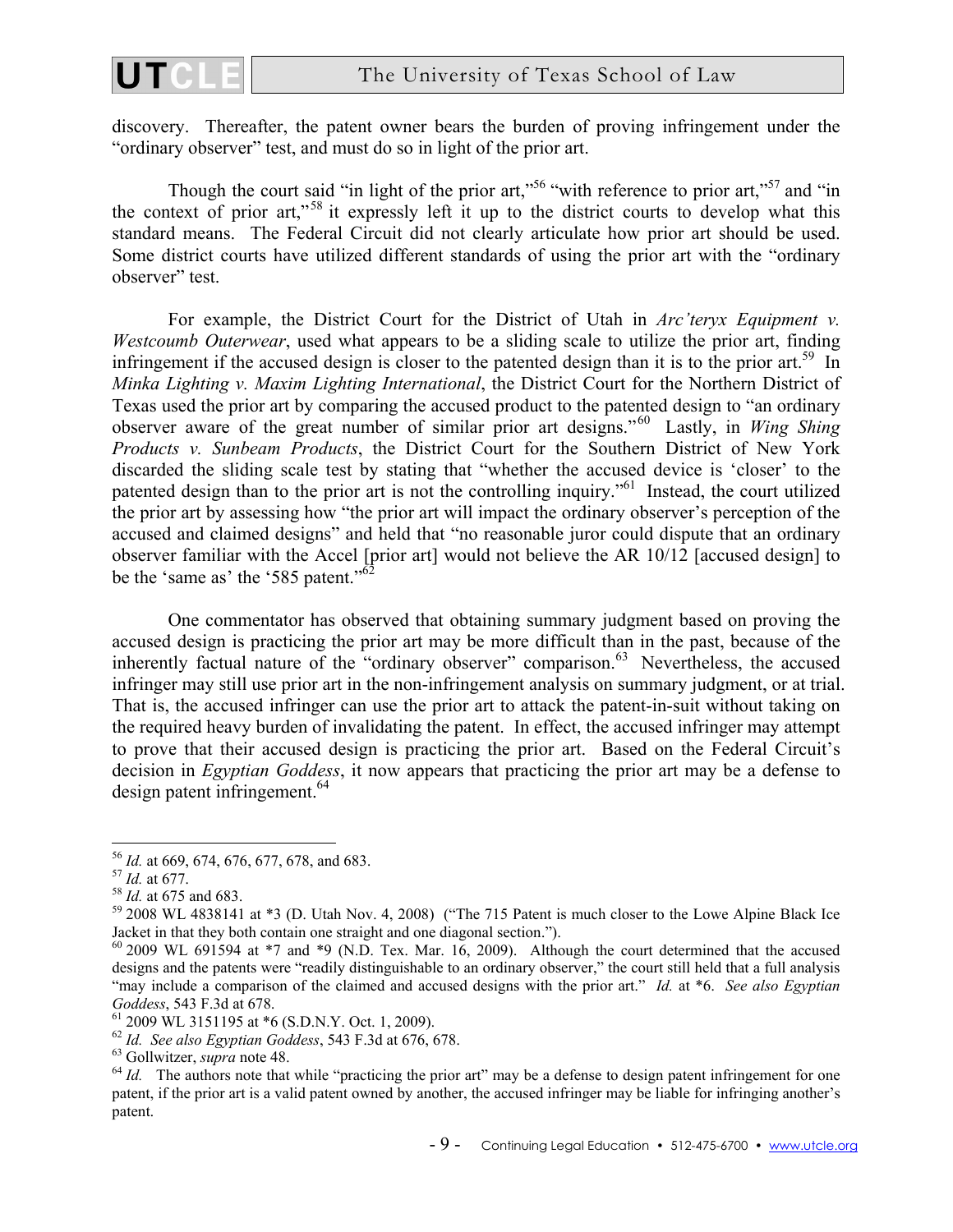

## **B. Use Prior Art to Prove Infringement**

In addition to using prior art as a defense to infringement allegations, prior art can also be used by the patentee to prove infringement if the facts are correct. *Egyptian Goddess* does not prohibit the patentee from presenting its own prior art for the "ordinary observer" comparison as discussed above. The patentee may use its own prior art to show the overall assimilability between the patented design and the accused design if the prior art is different than both the patented design and the accused design. For example, if the design patent is directed to a lion and the accused device looks like a tiger, and if the closest prior art is an elephant and a giraffe; it may help the patentee to show overall assimilability to put the lion and the tiger next to a giraffe and an elephant.

## **C. Prepare Jury Instructions Early in Your Case**

In 2009, the Intellectual Property Owner's Association's ["IPO"] Design Rights Committee drafted "Proposed Design Patent Model Jury Instructions" in response to the anticipated impact of the *Egyptian Goddess* decision. These proposed model jury instructions may fulfill a need for a set of model design patent jury instructions, which until now, have not existed.<sup>65</sup> These instructions, while not approved by the IPO Board of Directors as of this writing, could be a basis for future model jury instructions for design patents. These jury instructions define infringement as being a "complex test" announced in *Egyptian Goddess*, include "an analysis as the ordinary observer in light of the prior art,"  $^{66}$  and include three guidelines to assist the jury in comparing the claimed design, accused design, and prior art.<sup>67</sup>

## **IV. Prosecution Strategies**

<sup>1</sup> <sup>65</sup> THE INTELLECTUAL PROPERTY OWNERS ASSOCIATION, IPO MODEL DESIGN PATENT JURY INSTRUCTIONS— DRAFT, Appendix, pg. 1 (Revised Nov. 17, 2009).

<sup>66</sup> *Id*. at Appendix, pg. 2. *See also Id.* at Jury Instruction No. 8.3 – Direct Infringement, pg. 25.

To determine infringement, you must compare the overall appearances of the accused design and the claimed design. . . . Before conducting your infringement analysis, you must familiarize yourself with all of the prior art designs that have been brought to your attention in this litigation. In view of this prior art, if you find that, by a preponderance of evidence, the overall appearance of the accused design is substantially the same as the overall appearance of the claimed design, then you must find that the accused design infringes the design patent.

*Id.* <sup>67</sup> *Id.* The three guidelines include:

<sup>1.</sup> When the claimed design is visually close to the prior art designs, small differences between the accused design and the claimed design may be important to your analysis as to whether the overall appearance of the accused design is substantially the same as the overall appearance of claimed design.

<sup>2.</sup> If the accused design includes a particular feature of the claimed design that departs conspicuously from the prior art, you may find the inclusion of that feature important to your analysis as to whether the overall appearance of the accused design is substantially the same as the overall appearance of claimed design.

<sup>3.</sup> If the accused design is visually closer to the claimed design than it is to the closest prior art, you may find this comparison important to your analysis as to whether the overall appearance of the accused design is substantially the same as the overall appearance of claimed design.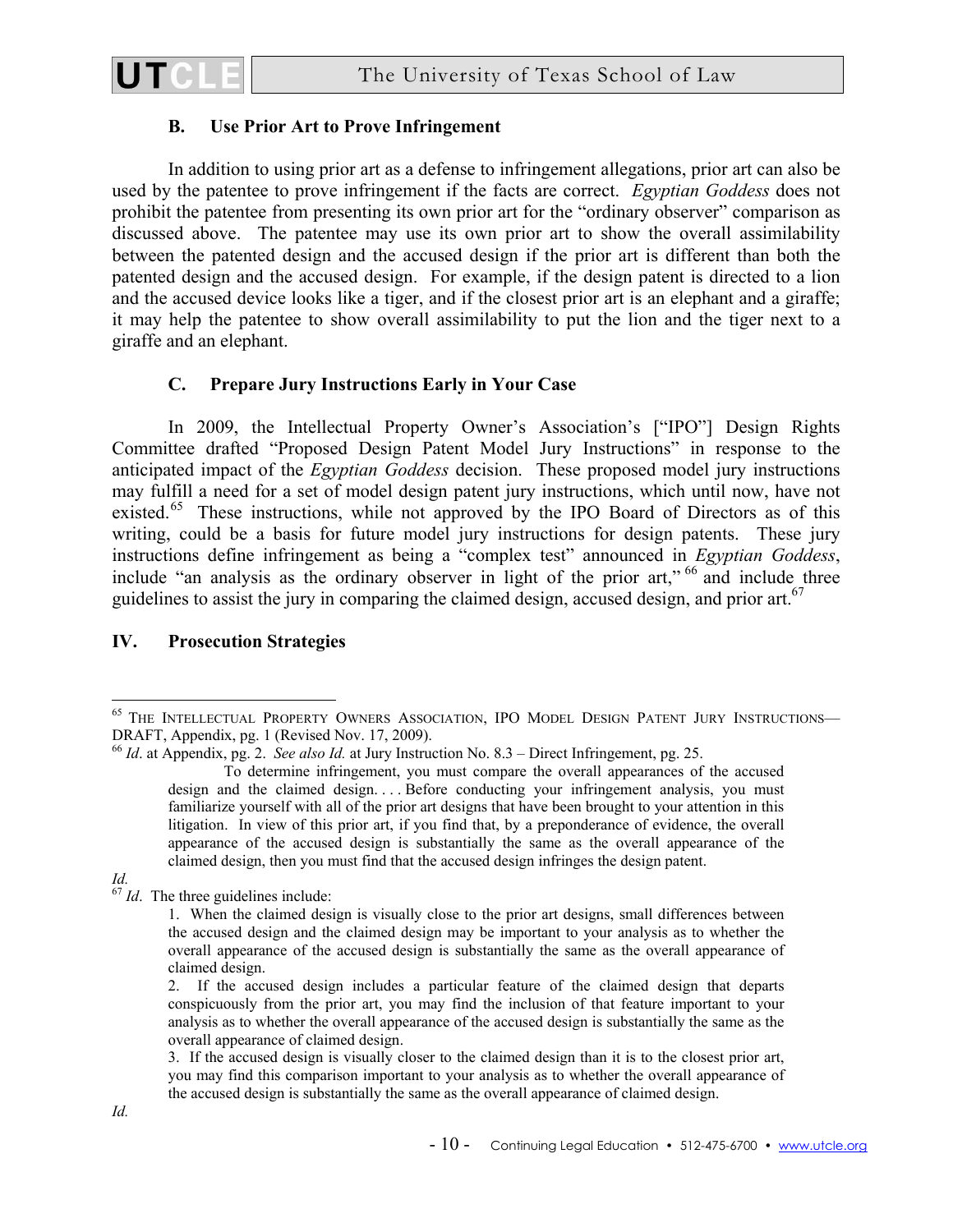

*Egyptian Goddess* not only affects design patent litigation, but also impacts design patent procurement. The below section discusses three proposed strategies to achieve this goal: 1) provide picture claims, 2) utilize portion practice for design patent claims, and 3) claim different design elements using multiple applications.

# **A. Provide Picture Claims**<sup>68</sup>

One prosecution strategy to consider post-*Egyptian Goddess* is to submit design patent applications with "picture claims." The phrase "picture claim" is mostly known with utility patent applications as claiming the invention in considerable detail and is used because the Patent and Trademark Office is more likely to allow a detailed utility claim.<sup>69</sup> For design patent applications, picture claiming has a similar meaning by describing an article in increased detail through the use of detailed figures. An applicant may use this approach in design patent claim drafting when the applicant expects or foresees the competitors copying the patented design or product in great detail. $\frac{70}{2}$ 

However, excessive detail provided by a picture claim in a design patent could provide design-around options for competitors. In many instances, a competitor may manufacture or sell a product that is a design-around to a detailed picture claim of a design patent. Additionally, providing a picture claim may complicate infringement proofs, particularly if the design is applied to an article that has utilitarian function. To prevent a competitor from providing easy design-arounds and complicating infringement proof, the applicants may present multiple applications with claims covering designs of varying scopes.<sup>71</sup>

# **B. Utilize Portion Practice for Design Patent Claims**

Practitioners can change the scope of the claim in a design patent by using portion practice as another strategy in light of the *Egyptian Goddess* decision.<sup>72</sup> There are two techniques practitioners can use to present design patents so as to protect a portion of an article.<sup>73</sup> The technique most commonly used to focus a design claim on a portion or portions of a design is the use of dashed (*i.e.*, broken) lines.<sup>74</sup> In particular, a patent applicant may attempt to limit the impact of any prior art on the "ordinary observer" test by using broken lines or phantom lines in the design patent.<sup>75</sup> Applicants may use broken lines to show "environment," which represents a portion of the design that is not intended to form part of the claimed invention.<sup>76</sup> The applicant should draw distinctive portions of the invention using solid lines, and represent

1

<sup>&</sup>lt;sup>68</sup> Kugler, Bruce A. and Craig W. Mueller, A Fresh Perspective on Design Patents, 38 COLO. LAW. 71, (2009).<br><sup>69</sup> Id. at 75.<br><sup>70</sup> Id.<br><sup>71</sup> Id.<br><sup>72</sup> Robert S. Katz, *Design Patents*, in DRAFTING PATENTS FOR LITIGATION AND

Wright, ed., 2008).<br><sup>73</sup> Id. at 568.

<sup>&</sup>lt;sup>74</sup> *Id.* at 569.<br><sup>75</sup> Juo, James, Egyptian Goddess: *Rebooting Design Patents and Resurrecting* Whittman Saddle, 18 FED. CIRCUIT B.J. 429, 446-47 (2009).

<sup>76</sup> Kugler and Mueller, *supra* note 68 at 75 (citing Manual of Patent Examining Procedure, § 1503.02 (2009)).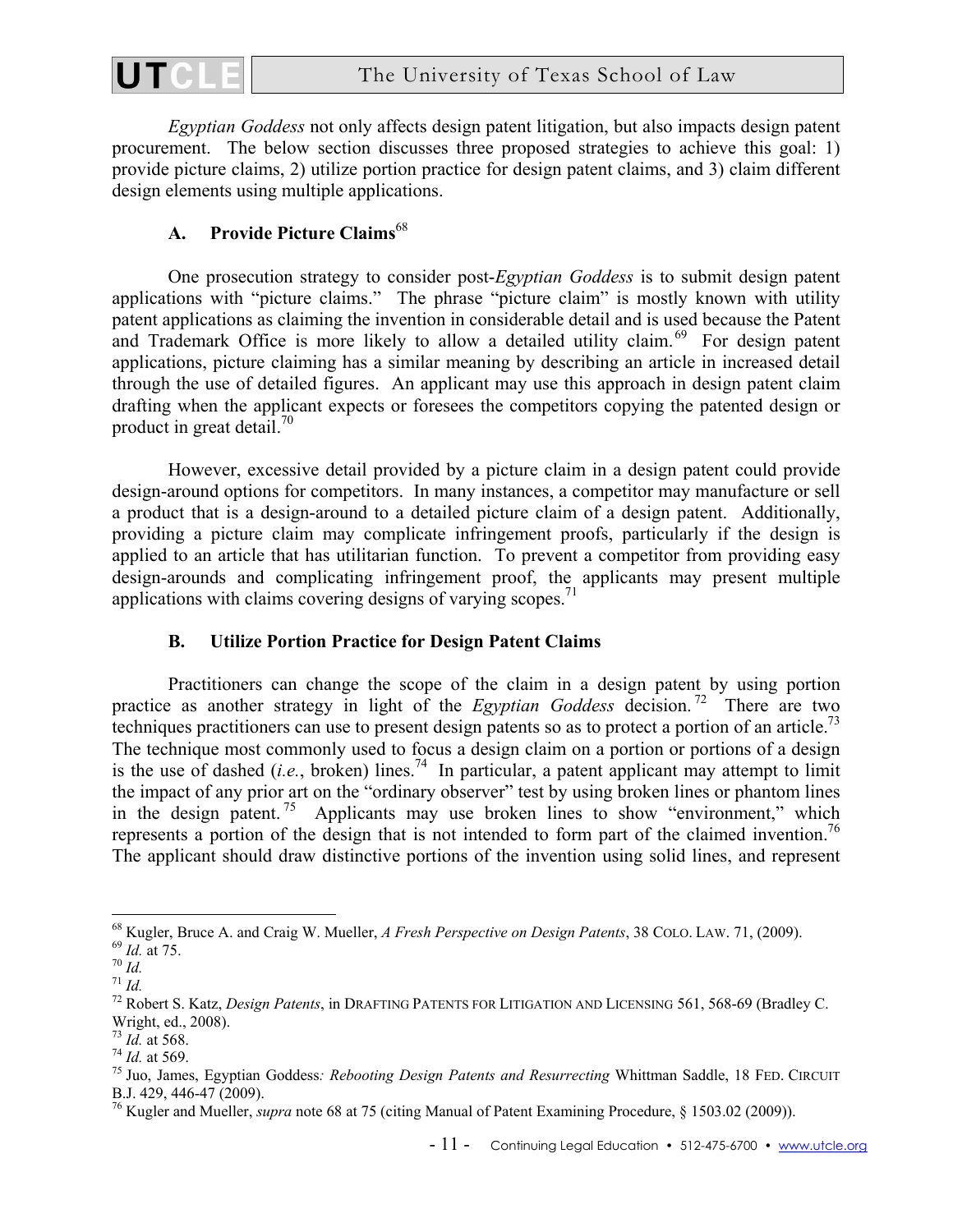

portions of the invention not considered part of the claimed design with broken lines.<sup>77</sup> Using broken lines can effectively change the scope of the design patent by excluding unnecessary or extraneous features from the claimed design.<sup>78</sup>

The second technique to further change the scope of a design claim is to omit portions of articles completely.<sup>79</sup> Practitioners should submit figures that show the important ornamental portions of an invention while omitting the less-important and/or novel features.  $80$  This technique is especially easy and helpful when the portions correspond to views. $81$  For example, the back and/or bottom sides of many articles form no part of the aesthetic portion to be protected.<sup>82</sup> In these situations, it is permissible and recommended to merely omit the rear or bottom view. $83$  The scope of the design claim will then cover what the figures represent. $84$  Use of portion practice by either broken lines or omission can be essential to more accurately focus the drawings and the design claim on the desired regions of an article.<sup>85</sup>

Furthermore, the use of broken lines in a design patent may affect the "ordinary observer" infringement analysis. In the following example proposed by one commentator, Design Patent A and Design Patent B are compared to a hypothetical accused design that contains ornamental features from each design patent.<sup>86</sup>

<sup>77</sup> Katz, *supra* note 72 at 569. *See also* Juo, *supra* note 75 at 447; In re *Zahn*, 617 F.2d 261, 267 (C.C.P.A. 1980). As part of the court's obligation to construe the claimed invention as a matter of law, a trial court can usefully guide the finder of fact by "describing the role of particular conventions in design patent drafting, such as the role of broken lines." *Egyptian Goddess, Inc. v. Swisa, Inc.*, 543 F.3d 665, 680 (Fed. Cir. 2008) (citing 37 C.F.R. § 1.152 (2008)).

<sup>78</sup> Juo, *supra* note 75 at 447 (citing *Zahn*, 617 F.2d. at 267). *See also* In re *Salmon*, 705 F.2d 1579, 1582-83 (Fed. Cir. 1983) (Nichols, J. dissenting) (arguing that drawing "immaterial variations" of a design "in solid, instead of dotted lines" is "a trap for the unwary"); Hanson, Karl G., *Intellectual Property Strategies for Protecting the Looks of a New Product*, 81 J. PAT. & TRADEMARK OFF. SOC'Y 887, 898 ("[E]ach solid line [in the drawings of a design patent] can be another limitation that effectively narrows the scope of the claim.").<br><sup>79</sup> Katz, *supra* note 72 at 569.<br><sup>80</sup> Juo, *supra* note 75 at 447.<br><sup>81</sup> Katz, *supra* note 72 at 569.<br><sup>82</sup> Id.<br><sup>83</sup> Id.<br><sup>84</sup> Id. at 5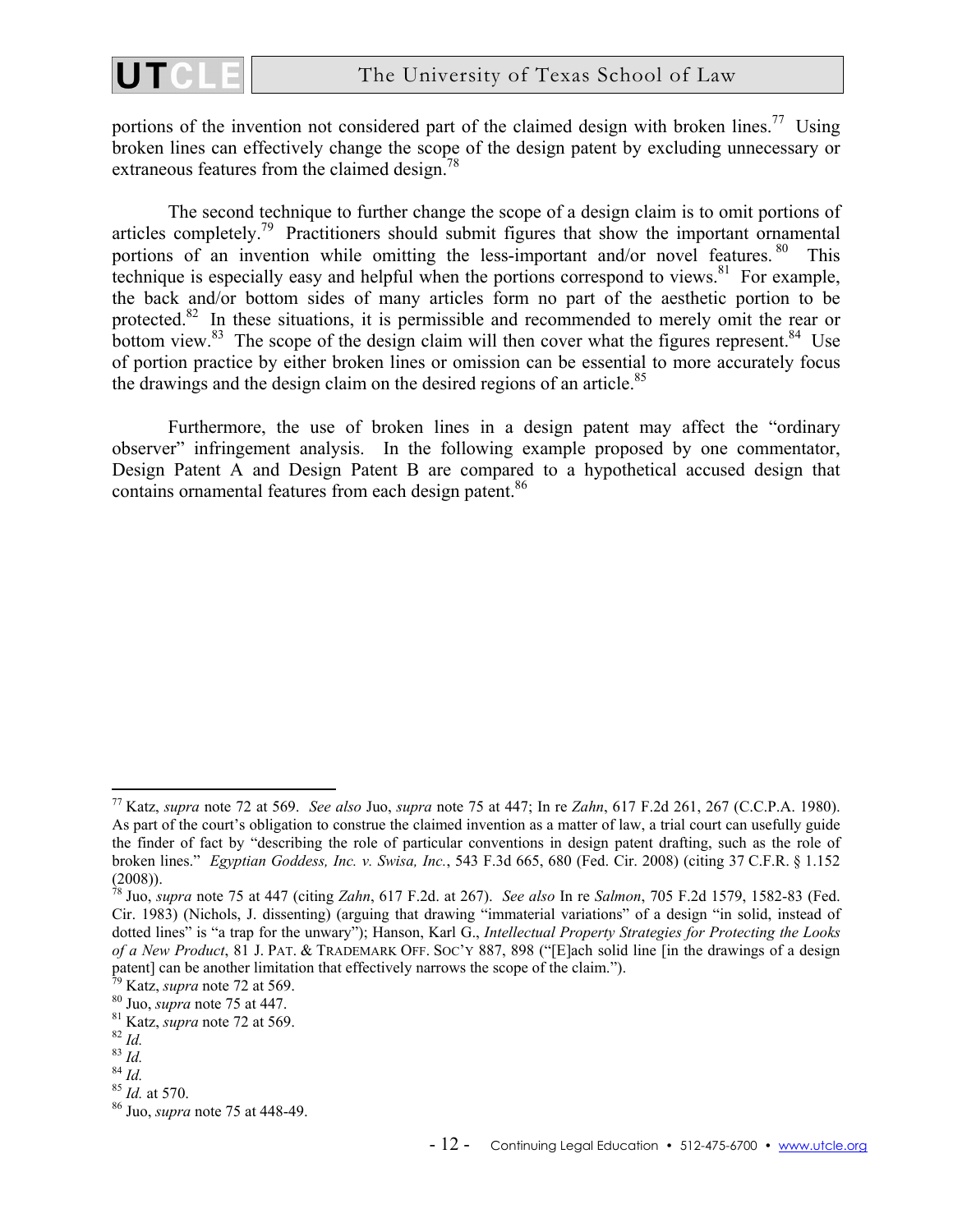

The body of the guitar in Design Patent A contains solid lines, while the neck and headstock contain broken lines. The broken lines indicate that the neck and headstock of the guitar in Design Patent A do not form part of the claimed design. The neck and headstock of the guitar in Design Patent A does not need to be present in the accused design to find infringement. The body of the hypothetical accused design is exactly the same as that of the guitar in Design Patent A. Accordingly, one could make a strong case that the hypothetical accused design infringes Design Patent A.88

Alternatively, in Design Patent B, the body, the neck, and the headstock contain solid lines. The entire guitar in Design Patent B contains solid lines with nothing appearing in broken lines, thereby making every illustrated feature part of the claimed design. Therefore, even though the neck and headstock in the hypothetical accused design is the same as that illustrated in Design Patent B, the difference in the guitar body between the two designs may make for a weaker case of infringement. If the guitar body in Design Patent B contained broken lines, then it is probable that the fact finder could find that the guitar body is not part of the claimed design and therefore, the differences between the guitar bodies would not be an infringement issue.<sup>89</sup>

1

<sup>87</sup> *Id.* at 448. 88 *Id.* at 448-49. 89 *Id.* at 449.